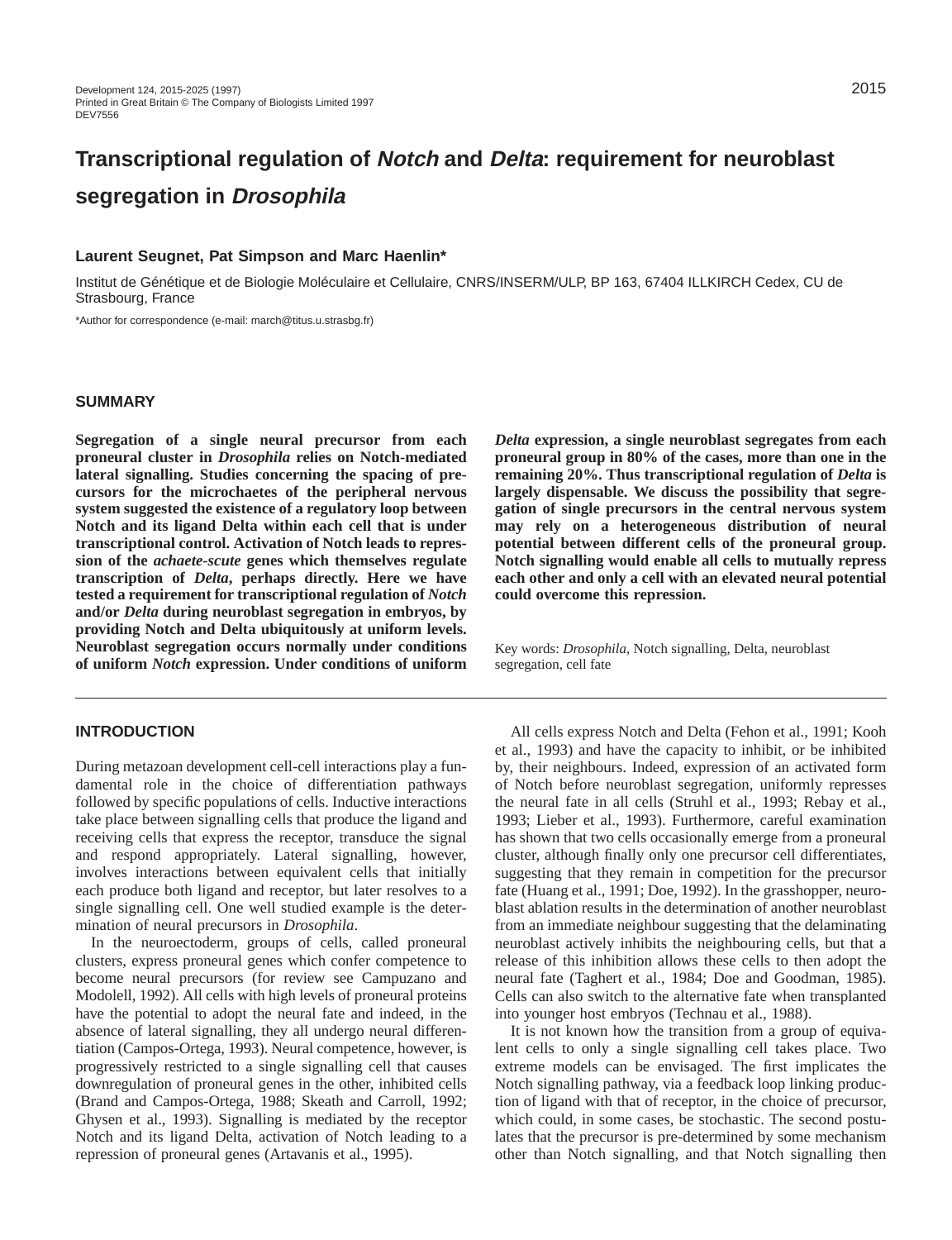#### 2016 L. Seugnet, P. Simpson and M. Haenlin

only serves to mediate mutual, uniform repression of the other cells and ensure development of a single precursor.

A random choice of precursor has been postulated for the precursors of the small bristles or microchaetes that vary slightly in number and position between flies. Changes in relative levels of Notch and Delta between cells can bias the choice of fate of these precursors (Heitzler and Simpson, 1991). Furthermore, *Notch* mutant cells were shown to have a stronger capacity to send the inhibitory signal than their wild-type neighbours, an activity that is dependent on both Delta and the proneural genes (Heitzler and Simpson, 1991, 1993; Heitzler et al., 1996). This was interpreted as evidence in favour of the existence of a feedback loop between receptor and ligand where activation of Notch results in a downregulation of the proneural genes that themselves control expression of *Delta*. Thus a small difference in the relative levels of Notch or Delta could be amplified by means of this regulatory loop until a single cell, chosen stochastically, emerges as the signalling cell.

This first model predicts probable changes in the expression of receptor and ligand between the cells with time, and that ubiquitous expression of receptor and ligand might resolve to ligand expression in the presumptive precursor and receptor expression in the inhibited cells. While there is no evidence for regulation of *Notch* expression, the *Delta* promoter does appear to be regulated by the proneural proteins in imaginal discs (Heitzler et al., 1996; Hinz et al., 1994) and in embryos where this has been shown to be direct (Kunisch et al., 1994). No differential regulation of the expression of *Notch* and *Delta* proteins has been detected in the equivalence groups in embryos or imagos, however, during the selection process (Fehon et al., 1991, Kooh et al., 1993), but small differences in RNA levels seen by in situ hybridisation and in the expression of *lacZ* from a *Dl* enhancer trap line have been reported, suggesting that such regulation may occur (Haenlin et al., 1990; Ghysen et al., 1993). In *C. elegans*, where LIN-12-mediated lateral signalling has been extensively investigated, a stochastic choice of fate between the anchor cell and the ventral uterine cell involves progressive restriction of ligand and receptor to reciprocal cells (Wilkinson et al., 1994; Wilkinson and Greenwald, 1995).

In contrast to the extreme possibility discussed above, where lateral signalling allows a random selection of the signalling cell, in other cases another, extrinsic signal may bias this choice by introducing a change in the level of receptor or ligand in one cell such that it becomes more competitive. This mechanism would still require lateral signalling and the regulatory loop but the choice of fate would no longer be random. Such a process may allow preselection of the precursors for the large bristles or macrochaetes. These precursors arise at precise positions within the proneural clusters that may be influenced by the levels of Extramacrochaetae, a negative regulator of the proneural proteins, Achaete and Scute (Cubas and Modolell, 1992). Cells with less Achaete-Scute would produce less Delta and so be less competitive for the neural fate. In *C. elegans* the choice of primary versus secondary vulval precursor cells is predetermined by an EGF-like signal from an outside cell but still relies on lateral signalling between the precursor cells themselves (Horvitz and Sternberg, 1991). In yet other cases an intrinsic signal may bias lateral signalling, an example is the protein Numb which is assymetrically segregated to one daughter cell after division and downregulates Notch in that cell (Gho et al., 1996).

The second model postulates that the cells of a proneural cluster are not truly equivalent and that one cell is predestined to be the precursor. In this case Notch signalling would merely play a permissive role in that all cells would inhibit each other mutually and only the predetermined cell with the highest neural competence would be able to overcome the inhibitory signal and develop as a neural precursor. In this model, transcriptional regulation of *Notch* and *Delta* and the feedback loop would not be necessary. Muskavitch (1994) postulated an extreme form of this model whereby Notch signalling provided mutual inhibition but factors independent of Notch signalling were required to select the precursor and to render it insensitive to Notch signalling so that it escapes inhibition.

Here we ask whether neural potential differs between cells of the proneural clusters from which the embryonic neuroblasts segregate, and whether transcriptional regulation of *Notch* and *Delta* is required for segregation. We show, from the analysis of identified neuroblasts in *Notch* and *Delta* mutant embryos, that neural potential is not homogeneously distributed throughout the proneural cluster, that two or three cells have a higher neural potential which we suggest is due to differing levels of proneural proteins. Furthermore uniform, non-regulated expression of *Notch* and *Delta* allows the segregation of almost normal numbers of neuroblasts suggesting that a uniform level of Notch signalling is sufficient to repress the neural fate of most cells. However, our data do indicate that regulation of the *Delta* promoter by proneural genes may be required both to mediate competition between the two or three most competent cells, and also to maintain the choice of fate for some time in a dynamic process. We suggest a three step process for the segregation of neuroblasts that includes features of both of the models discussed above which are thus not mutually exclusive.

## **MATERIALS AND METHODS**

#### **Fly stocks**

*DeltarevF10* (Haenlin et al., 1990) and *N55e11* (Lindsley and Zimm, 1992) were used as *Delta* and *Notch* null alleles. The *Notch* germ-line mutant clones resulted from mitotic recombination in the gonad induced by the FRT/FLP method. 24-hour egg collections were made and embryos were heat-shocked for 1 hour at 37°C between 24 and 48 hours after egg laying. *N55e11 FRT101/ ovoD1 FRT101; FLP38 Bc/*+ virgins were then collected and crossed to *w Pw+[ftz, lacZ]* males. The male progeny of this cross lack both maternal and zygotic *Notch* expression. The *Pw+[ftz, lacZ]* allowed us to recognise them after staining with antibodies against β-galactosidase.

The enhancer trap lines  $\overline{P}w^{+}(735)$  (homozygous lethal) and *Pw+(439)* (homozygous viable) were generated by us and have the same expression pattern and the same cytological localisation of *seven-up* and *scratch* respectively (L. S. and M. H., unpublished observations). For this reason, we assume that they are inserted in these genes and refer to them as *svp-lacZ* and *scratch-lacZ* enhancertrap lines.

*TM3 Ser, Pw+[twist, lacZ]* and *TM6C Sb Tb, Pw+[twist, lacZ]* balancers allowed us to recognise the genotype of homozygous *Delta* mutant embryos, after staining with antibodies against β-galactosidase.

Flies were raised at 25°C unless otherwise stated.

#### **Constructs used to provide ubiquitous expression of Notch and Delta**

The Gal-4 targeted expression system was used (Brand and Perrimon,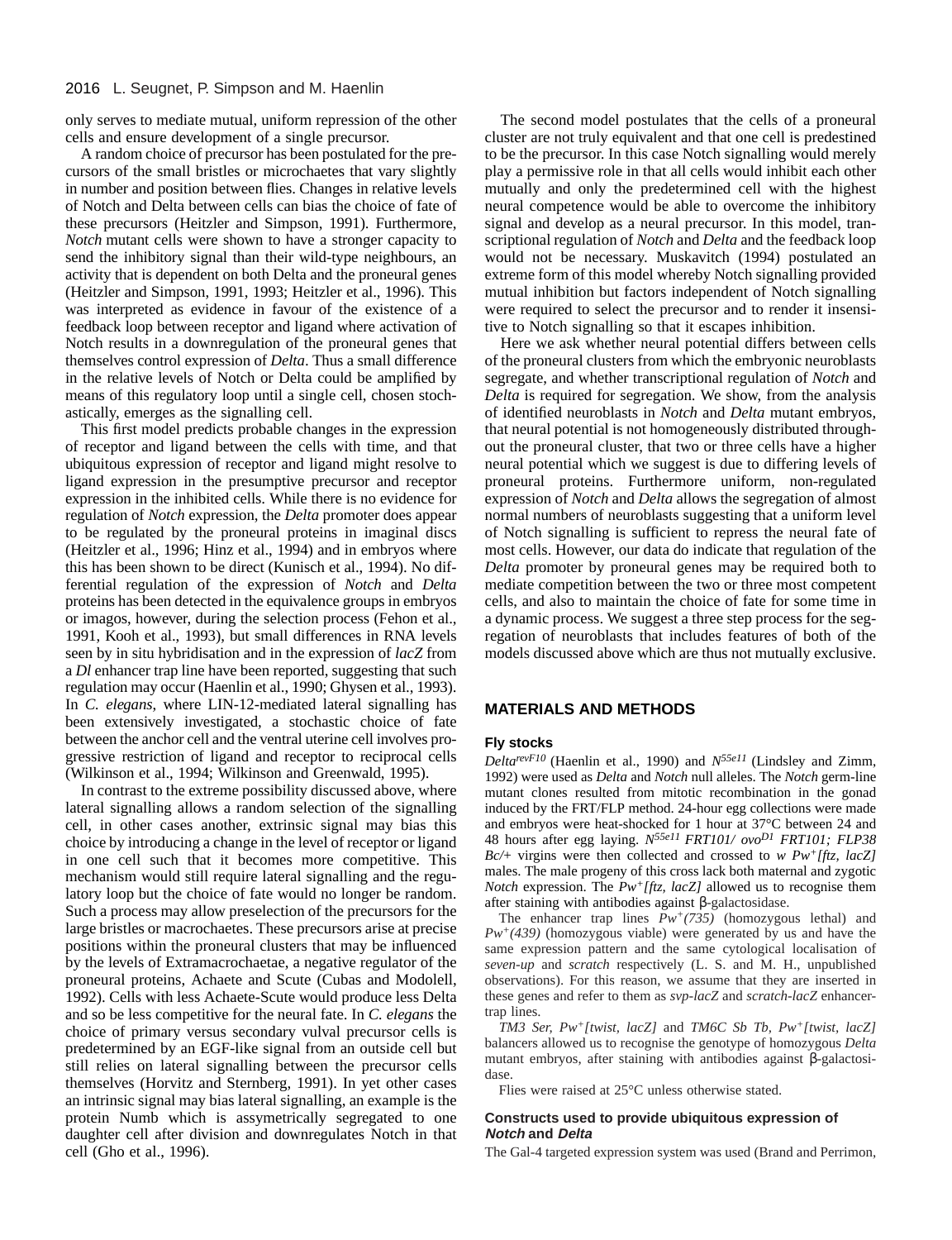1993). The UAS *Delta* plasmid is an insertion in the pUAST vector of an *Nru*I-*Dra*I fragment from the c3.2 cDNA (Vässin et al., 1987). The UAS *Notch* plasmid is an insertion in pUAST vector of an *Xba*I fragment containing the last three introns of the *Notch* gene and the 5′ and 3′ untranslated region of the mRNA. The UAS *Serrate* was kindly provided by E. Knust (Speicher et al., 1994). The *arm-FRTyellow-FRT-Gal4-VP16* (*arm-FRT-Gal4-VP16* ) construct was made by consecutive insertion of a fragment comprising the *armadillo* promotor (Vincent et al., 1994), the FRT-*yellow*-FRT cassette fragment from the J35 construct (Struhl et al., 1993), a fragment encoding the GAL4-VP16 fusion protein (Tora et al., 1989), and the hsp70 3' fragment from the pGaTN plasmid (Brand and Perrimon, 1993), into the pCaSpeR vector (Pirrota, 1988).

## **Verification of the ubiquitous expression of the GAL-4 constructs**

Several *arm-FRT-Gal4-VP16* inserts were obtained and crossed to induce mitotic recombination in the male germ-line and embryonic *Gal4* expression, as described by Struhl et al. (1993). Two of them, which provided good rescue of the Notch zygotic phenotype with *UAS Notch (UASN),* were selected. For these two, we estimated at 80% the rate of excision of the FRT-*yellow*-FRT cassette when crossed to β2 tubulin-*flp#3* (Struhl et al., 1993) in absence of any UAS constructs. The remaining 20% non flipped embryos provided us with an internal control in our crosses. We obtained similar rescue of *Notch* and *Delta* mutant embryos using these two *arm-FRT-Gal4-VP16* inserts together with two different UAS *Delta* (*UASDl*) and *UASN* inserts. Expression of *Gal4* was examined with *UAS lacZ* or an *UAS CD2* construct. Two other ubiquitous Gal4 driver strains were also used. *daG32* is a fusion of the *daughterless* promoter to the Gal4 cDNA (Nakao and Campos-Ortega, 1996), and *e22c* an enhancer trap line (kindly provided by H. A. Brand).

The quality of rescue obtained with these constructs was estimated by counting the number of supernumerary neuroblasts formed after SI segregation in segments A-5 to A-8 in at least three different embryos. Midline neuroblasts were not included in these counts. Since each hemisegment contains 10 neuroblasts at this stage, the final number of supernumerary neuroblasts corresponds to the analysis of 240 equivalence groups. In five different wild-type embryos, no supernumerary neuroblasts were observed.

## **Antibody staining**

Antibody staining were performed as described by Haenlin et al. (1994). Notch monoclonal antibodies were kindly provided by S. Artavanis-Tsakonas and staining was detected with the abc peroxidase kit. In each case at least five embryos from the same stage were examined.

# **RESULTS**

## **Markers that identify individual neuroblasts**

Genes such as *achaete (ac), scute (sc),* and *snail* are expressed in all or many neuroblasts during embryogenesis and thus provide general markers of neural cell fate. These markers have been used to describe the position and size of the clusters of cells that initially express *ac-sc* and are thought to represent equivalence groups (Skeath and Carroll, 1992). Here we have made use of an enhancer-trap line with an insertion in the panneural gene *scratch* that also marks all neuroblasts (Roark et al., 1995; Campos-Ortega and Haenlin, 1992). In mutant embryos in which more than one neuroblast segregates from each equivalence group, however, the proximity of the clusters makes it difficult to assign the neuroblasts to specific groups. In order to follow this process in more detail we have used an

## Transcriptional regulation of Notch and Delta 2017

enhancer-trap line with an insertion in the *seven-up* gene (*svplacZ*, see Materials and Methods) which marks specific, identified neuroblasts. *seven-up* is eventually expressed in all the neuroblasts but expression is initiated at different times (Doe, 1992; Broadus and Doe, 1995). During early neurogenesis, *svp-lacZ* expression is restricted to a single neuroblast within each hemisegment just anterior to the band of *engrailed* expression (neuroblast 5-2; Fig. 1A). In the neurectoderm of wild-type embryos, it is initiated at a low level in all cells of the proneural cluster which will give rise to neuroblast 5-2, just before segregation of this neuroblast. After segregation, neuroblast 5-2 starts to express high levels of *svp-lacZ*, whereas expression fades in the overlying neuroectoderm. Shortly after, expression begins in a second neuroblast (neuroblast 7-4) that falls within the band of *engrailed* expression. In this case, expression is not detectable in the corresponding proneural cluster and begins soon after delamination of the neuroblast (Fig. 1D).

# **Segregation of neuroblasts from the 5-2 group occurs progressively in Notch and Delta mutants**

With the use of general neural markers, the equivalence groups from which a single neuroblast will segregate have been estimated to contain 5-6 cells (Skeath and Carroll, 1992; Skeath et al., 1994). Expression of these markers alone, however, does not provide an absolute indication of neural competence. In *Notch (N)* and *Delta (Dl)* mutant embryos all cells of the group end up developing as neuroblasts since no cells are left to form the epidermis (Campos-Ortega, 1993). Therefore the number and time of appearance of neuroblasts formed from each group in these cases provides an independent measure of the neural competence of cells in these clusters. We used *svp-lacZ* to follow neuralisation in the 5-2 and 7-4 neuroblast groups in embryos lacking both maternal and zygotic *N* or zygotic *Dl*. Similar observations were made for both mutants: two or three (but occasionally one or four) 5-2 neuroblasts segregate instead of a single one per hemisegment (Fig. 2A,B). Later, at the time when neuroblast 7-4 appears, the number of 5-2 neuroblasts has increased up to four to five per hemisegment. Neuroblasts 7-4 behave similarly, two appear initially, but three to five are found later, at the time when neuroblasts 3-2 and 7-1 segregate (Fig. 2C,F). Neuralisation of 5-2 and 7-4 neuroblasts is therefore progressive. It is also very irregular from one hemisegment to another, especially in *Notch* mutant embryos. It is possible that neuralisation may be even more extensive at later stages, but the behaviour of neuroblast groups 5-2 and 7-4 (and other proneural groups) was not analysed further because of the complexity of the pattern.

Thus, in the absence of N signalling, the cells within an equivalence group do not enter the neural differentiation pathway at the same time. This suggests that neural potential is not evenly distributed between these cells.

## **Segregation of neuroblasts from the 5-2 group in Notch hemizygotes**

In hemizygous *Notch* mutant embryos derived from heterozygous mothers, the *Notch* product derived from maternal expression allows early neurogenesis to occur normally, despite the absence of any transcriptional regulation (Martin-Bermudo et al., 1995). However, at later stages the embryos become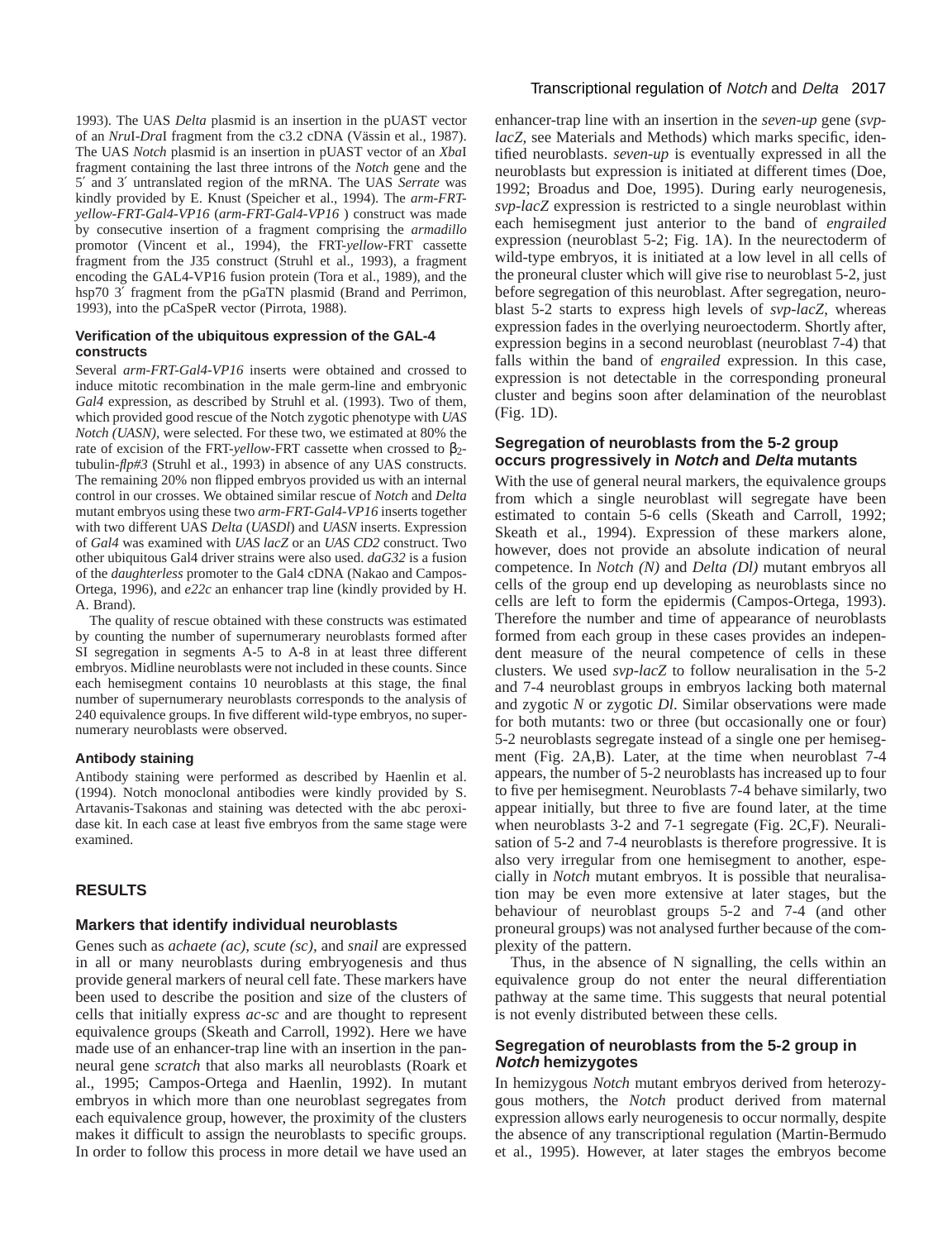#### 2018 L. Seugnet, P. Simpson and M. Haenlin

strongly neuralised. In order to measure the duration of maternal perdurance, we followed neuralisation in these embryos with the *scratch* enhancer-trap line. Stage 9 embryos display a neuroblast pattern that is indistinguishable from wild type, as shown previously (Struhl et al., 1993 and see Fig. 4D). The first abnormalities appear at stage 11 when the number of

neuroblasts in the most ventral part of the CNS is already greater than in the wild type (not shown). This increases and is considerably enhanced at stage 12 when a large number of extra cells are present in the CNS (see Fig. 4I). The A and P precursors of the PNS also segregate normally in the beginning, but many additional cells are found later. At later stages, the embryos show a very strong neurogenic phenotype, similar to that of *Delta* mutants where neurogenesis is abnormal from the very beginning (not shown).

To look more closely at the segregation process we followed the fate of 5-2 and 7-4 neuroblasts with *svp-lacZ*. Here segregation of neuroblast 5-2 is initially normal in *N* hemizygotes and only one neuroblast forms per hemisegment (Fig. 1B). Occasionally two are found, a phenomenon that is also seen at lower frequency in wild-type embryos. However, at the time when neuroblast 7-4 arises, all cells of the 5-2 cluster become neural and 5 or 6 cells strongly express *svp-lacZ* (Fig. 1E). The same sequence of events was seen in the case of neuroblast 7-4 (not shown).

These results indicate that inhibition of the neural fate in surrounding cells, by the neuroblast that forms first, is not an irreversible process and that inhibition must be maintained after neuroblast selection. This may mean that the quantity of maternal products is insufficient to maintain inhibition, or, alternatively, perhaps transcriptional regulation of *Notch* is required for normal neuroblast segregation.

# **Replacement of endogenous Notch and Delta gene function by expression from Notch and Delta transgenes that cannot be transcriptionally regulated**

In order to test for a requirement for transcriptional regulation of *N* and/or *Dl*, we expressed them under the control of the *armadillo* promoter (*arm-GalVP16*/*UASN* or *UASDl)*, by means of the *Gal4-UAS* targeted expression system (see Materials and Methods). In order to look at the distribution of *Gal4* expression from this promoter, we examined embryos carrying *UAS lacZ* or *UAS CD2*. Expression of *Gal4* begins at stage 8 and is initially somewhat heterogeneous. Levels vary from one cell to another and the pattern is different in each embryo (not shown). It is not impossible that such differences could affect the number of neuroblasts that segregate from a given group in our experiments, by, for example, providing some cells with greater levels of Dl. However this should result in a wide range in the numbers of neuroblasts per group and a great variability between embryos since no regulation is possible. In fact little variability is observed. Furthermore we have also examined the segregation of the A and P precursors in the PNS that develop later. Here the *GalVP16*/*UAS* system provides a strong expression in all cells, since the levels increase rapidly



**Fig. 1.** Segregation of neuroblasts 5-2 and 7-4 in wild-type and mutant embryos. Ventral view, anterior up. (A,D) Wild type; (B,E) hemizygous *Notch* mutant; (C,F) mutant *Delta* embryos rescued by the *FP*∆*Ebox-mgDl* minigene. Flat preparations of early (A-C) and late (D-F) stage 9 embryos, double stained for *svp-lacZ* (βgalactosidase expression revealed by alkaline phosphatase-coupled secondary antibodies, in blue) and *engrailed* protein (peroxidase-coupled secondary antibodies, in brown). The most anterior segment is C2. (A,D) Wild-type embryo, showing the segregation of 5-2 neuroblasts at early stages (A) and of 7-4 neuroblasts later (D). In the cephalic segments the segregation of neuroblast 7-4 occurs earlier than in thoracic segments (thin arrow in A). The diffuse staining around each 5-2 neuroblast is due to persistant expression in the proneural cluster. There is no expression in the proneural cluster in the case of neuroblast 7-4, which expresses *svp-lacZ* only after delamination. (B,E) Hemizygous *Notch* embryos containing maternal *Notch* product. The segregation of neuroblast 5-2 is close to normal at early stages (B) but the proneural cluster is neuralised later (E). Note that at this stage the segregation of neuroblast 7-4 is also close to normal (thin arrow). (C,F) Mutant *Delta* embryos rescued by the *FP*∆*Ebox-mgDl* minigene. At early stages (C) a single (thin arrow), or occasionally two (thick arrows), 5-2 neuroblast(s) segregates in each hemisegment. Later (F), the number of 5-2 neuroblasts increases to three to four (thick arrows). Neuroblast 7-4 also begins to delaminate as a single (or occasionally two) cell(s) within the *engrailed* band (thin arrow in C and F).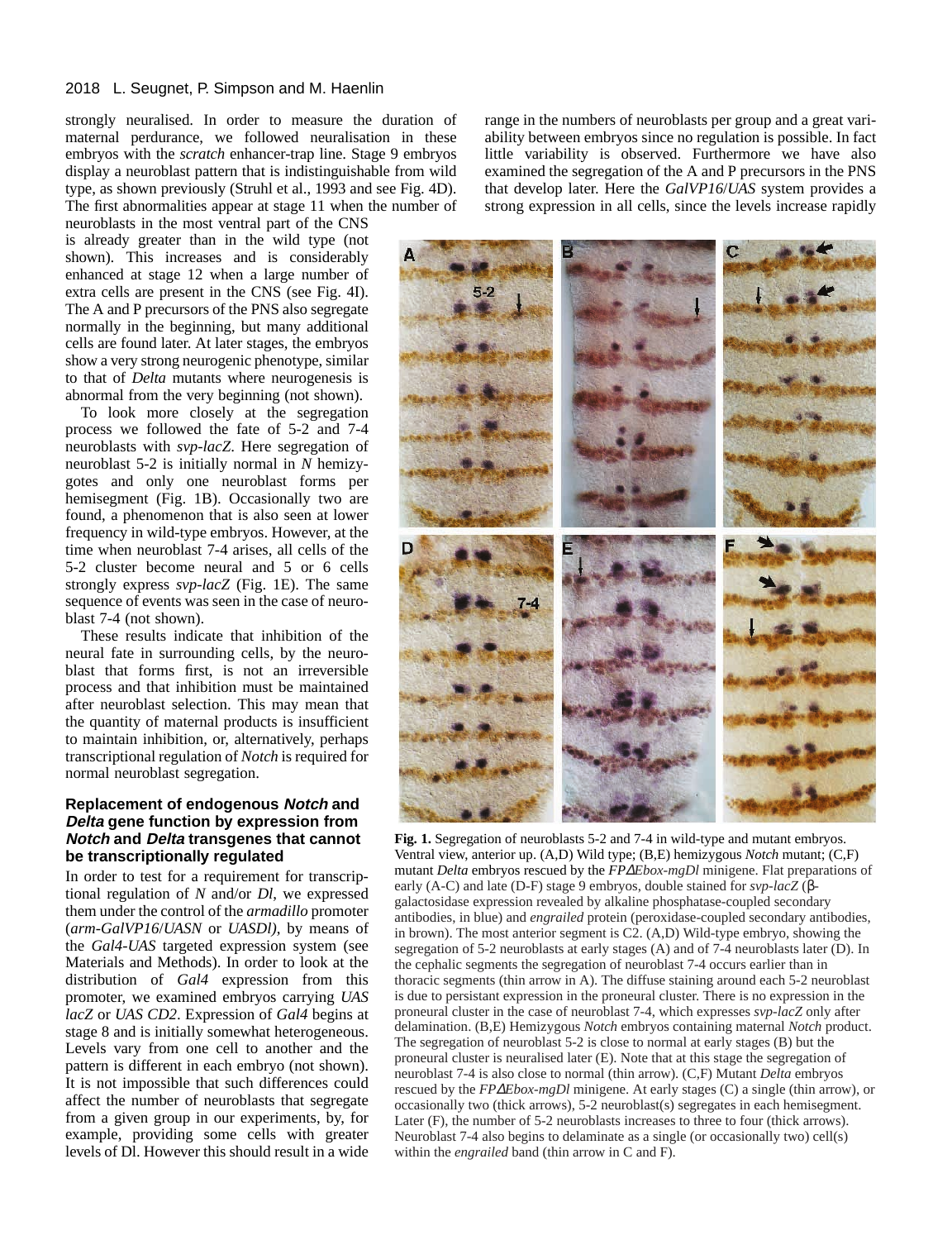at stage 9 and appear to be completely uniform by stage 11. Segregation is normal and there is no subsequent increase in numbers. Finally two other ubiquitous *Gal4* driver strains, *daG32* and *e22c,* were also used: *daG32* gave similar results to *arm-GalVP16* whereas *e22c* was only sufficient for a partial rescue of the cuticular phenotype of *Dl* embryos (not shown).

With *UASN*, the expression of *N* protein in *N* mutant embryos, detected with a N monoclonal antibody, begins at stage 8-9 and remains at a level close to wild type until the end of embryogenesis. *Delta* mRNA expression obtained with *UASDl* in *Dl* mutant embryos has been analysed

in whole-mount embryos with a digoxigenincoupled probe. Expression is first detected at stage 7, at a level comparable to that of the wild type. From stage 11 until the end of embryogenesis *Dl* mRNA expression remains significantly higher than in the wild type where the levels of Dl decrease.

# Uniform expression of Notch

We looked at the CNS and PNS precursors with *scratch-lacZ* and the axonal projections with 22C10 antibodies and found that hemizygous *N* embryos carrying *arm-GalVP16*/*UASN* are indistinguishable from wild type (Fig. 3C,D). This result suggests that transcriptional regulation of *Notch* is not necessary for many aspects of development of the larval CNS and PNS. In particular, it is dispensable both before and after neuroblast segregation.

#### Uniform expression of Delta

In contrast to *N*, previous results suggest that transcriptional regulation of *Dl* may be necessary for normal neuroblast segregation. Embryos in which the endogenous *Dl* gene has been replaced by the uniformly expressed transgene (*arm-GalVP16*/*UASDl*), present a pattern of neuroblast segregation at stage 9 that is close, but not identical, to that of the wild type (Fig. 4B,G). *scratch-lacZ* staining shows that in general one neuroblast segregates from each equivalence group but in some groups two appear. The positions of the additional neuroblasts vary from one embryo to another. We observed 50 extra neuroblasts for 240 extant ones in segments A5 to A8 (results from three different embryos, see Materials and Methods and Fig. 6F). Rare cases of missing neuroblasts were also observed. By providing an additional *UASDl* insert, a higher level of *Dl* expression can be obtained. In this case fewer ectopic neuroblasts form (22 extra neuroblasts per 240 were counted in segments A5 to A8).

The number of neuroblasts in each equivalence group does not increase subsequently and at the end of embryogenesis, the size of the CNS is still close to normal, but its overall shape is somewhat irregular and this varies from one embryo to another (Fig. 3E). mAb22C10 staining at this stage shows that the axonal scaffold in the

## Transcriptional regulation of Notch and Delta 2019

CNS as well as the axonal projections coming from the PNS also show extensive abnormalities (Fig. 3E,F). However, from the very beginning segregation of the P precursors of the larval PNS in mutant *Delta* embryos rescued with *GalVP16/UASDl* also appears normal (Fig. 5B). Thus, unlike similar experiments with *N*, ubiquitous expression of *Dl* at a uniform rate does not allow normal development of the CNS and PNS. Nevertheless, rescue is considerable, and in the early stages segregation of a single neuroblast does take place within many groups; only a small percentage of them bear more than one.



**Fig. 2.** Analysis of neuralisation in the equivalence groups corresponding to neuroblasts 5-2 and 7-4, in *Notch* (A-C) and *Delta* (D-F) mutants. Flat preparations (anterior is up, ventral view, C2 is the most anterior segment) of early stage 9 (A,D), late stage 9 (B,E) and early stage 10 embryos (C,F), stained as in Fig. 1. (A-C) *Notch* mutant embryos without maternal contribution (derived from germ-line clones mutant for *Notch*). The segmentation is disturbed in some segments, and some 5-2 equivalence groups are fused (probably due to abnormal determination of the mesectoderm, Menne and Klambt, 1994; Martin-Bermudo et al., 1995). Three to four 5-2 neuroblasts, but occasionally one (thin arrow) or five (thick arrows) initially segregate in each hemisegment (A). This number increases at later stages (B,C) in a very irregular manner. Two to three 7-4 neuroblasts first segregate in each hemisegment (B). Occasionally one (thin arrows in B) or four to five cells (thick arrows in B) are also observed at this stage. At later stages (C) five to six 7-4 neuroblasts are formed in each hemisegment. (D-F) *Delta* mutant embryos: neuralisation of the equivalence groups corresponding to 5-2 and 7-4 neuroblasts occurs similarly to that of *Notch* mutant embryos without any maternal contribution.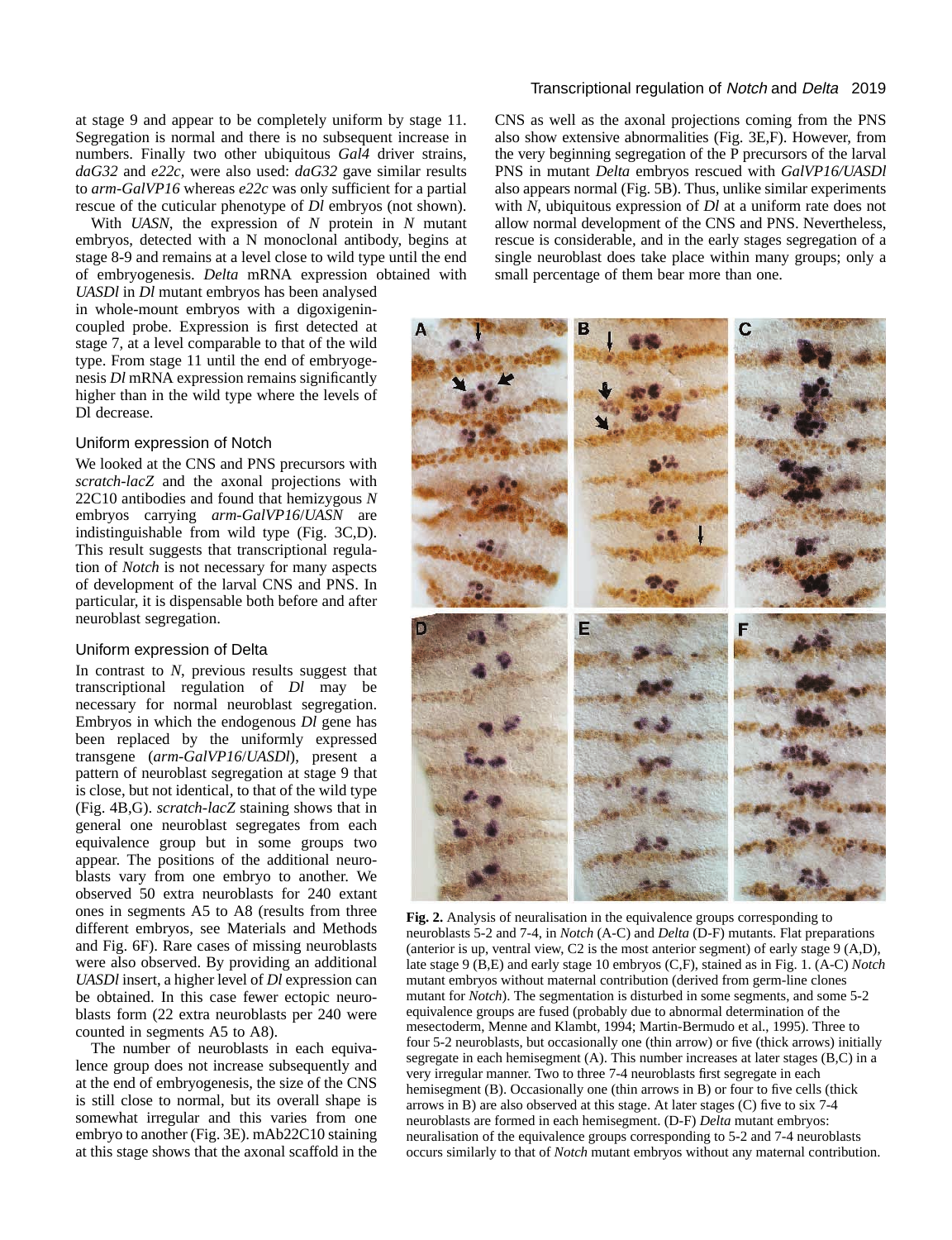**Fig. 3.** Differentiation of late CNS and PNS in *Notch* and *Delta* mutant embryos rescued by uniform *Notch* and *Delta* expression. Stage 14 embryos (anterior is left, ventral view in A,C,E, lateral view in B,D,F) double stained with *scratchlacZ* (β-galactosidase expression revealed by alkaline phosphatase-coupled secondary antibodies, in blue) and also with the 22C10 antibody (peroxidase-coupled secondary antibodies, in brown) which labels the processes of all sensory organs as well as some neurones in the CNS (Zipursky et al., 1984). (A,B) Wild-type embryos showing a normal CNS and PNS axonal scaffold. (C,D) Embryos in which *Notch* expression has been replaced by *GalVP16*/*UASN* are indistinguishable from the wild type. (E,F) Numerous abnormalities are induced in *GalVP16*/*UASDl* rescued embryos. The CNS shows an abnormal axonal scaffold (E), and the PNS contains less cells than the wild type (F).



We also replaced *Dl* expression by a ubiquitous expression of *Serrate*, that encodes another ligand for N but which is not required for neurogenesis. The rescue was similar to *UASDl* at early stages, but the size of the CNS and the number of cells in the PNS were very strongly reduced at later stages (Fig. 4C,H). This result shows that Serrate can functionally substitute for Dl and confirms a previous report (Gu et al., 1995).

We conclude that the transcriptional regulation of *Delta* is dispensable to obtain a pattern of neuroblast segregation close to normal. However, we observed that sometimes more than one neuroblast segregates per cluster in mutant *Delta* embryos rescued by *arm-GalVP16*/*UASDl*. These abnormalities could be either due to insufficient expression of *Delta* locally, or to the fact that this expression is not regulated by the proneural genes.

## **Addition of a Delta minigene complete with E boxes improves rescue obtained from uniform Delta expression**

Previous studies of the regulatory sequences of *Dl* revealed the presence of binding sites (E boxes) for proteins of the *achaetescute* complex proteins that are required for function during early neurogenesis (Kunisch et al., 1994). *Ebox-mgDl* is a *Delta* minigene containing a region of the promoter bearing the Ac and Sc binding sites, but lacking the upstream 5′ regulatory region that is required for early embryonic expression (mg30; from Haenlin et al., 1994). This construct does not rescue mutant *Dl* embryos: *scratch-lacZ* and *svp-lacZ* staining reveals a neurogenic phenotype (Fig. 6D). To see whether expression of *Ebox-mgDl* can improve the pattern of neuroblast segregation seen with uniform *Dl* expression, we complemented *arm-GalVP16*/*UASDl* expression with *Ebox-mgDl*. Rescue at stage 9 is significantly improved: 12 extra neuroblasts for 240 extant ones were observed in segments A5 to A8 (Fig. 6C). This rescue is stronger than that obtained with two *UASDl* inserts. Thus *Ebox-mgDl* may allow a small local increase in *Dl* expression through the activity of the proneural proteins, and this transcriptional regulation is sufficient to reduce the number of cases in which more than one neuroblast segregates.

# **Early neuroblast segregation and requirement of Ebox-dependent transcriptional regulation of Delta**

It was shown earlier that mutation of the Ac-Sc binding sites in a large fragment of the *Dl* promoter is sufficient to abolish the capacity of the corresponding minigene to rescue neurogenesis in *Dl* mutant embryos (Kunisch et al., 1994; mg48, referred to here as *FP*∆*Ebox-mgDl)*. However, the pattern of neuroblast segregation at stage 9 is close to normal in such embryos, whereas at stage 11 a neurogenic phenotype comparable to that of *Dl* mutants is observed (Kunisch et al., 1994). We have re-examined this phenotype with *svp-lacZ*. A single 5-2 neuroblast segregates initially in most hemisegments, although two or three segregate in a few cases, generating abnormalities in the pattern (Fig. 1C). At the time of appearance of neuroblast 7-4, the number of 5-2 neuroblasts increases to reach in most cases two to three cells, although a few hemisegments still bear a single one at this stage (Fig. 1F). Virtually all 7-4 neuroblasts segregate as single cells at early stages, whereas later on most hemisegments bear two of them. As with 5-2 neuroblasts, a few hemisegments still bear a single 7-4 neuroblast at late stages (not shown). At even later stages many other cells of the 5-2 and 7-4 groups become neural.

Thus the pattern of neuroblast segregation with *FP*∆*EboxmgDl* is initially close to normal despite some abnormalities and it is only later that extensive neuralisation occurs. Regulation of *Dl* by Ac and Sc therefore seems not to be absolutely required for the initial selection of a single neuroblast, but is necessary to maintain the fates of the inhibited cells.

# **DISCUSSION**

# **Neural potential is not distributed homogeneously between cells of the neuroblast proneural groups**

The equivalence groups from which the embryonic neuroblasts are selected comprise five to six cells. This is the number of cells expressing AS-C genes and also the number of neuroblasts that segregate from each group in *N* and *Dl* mutants. The process of neuralisation in the mutant embryos, however,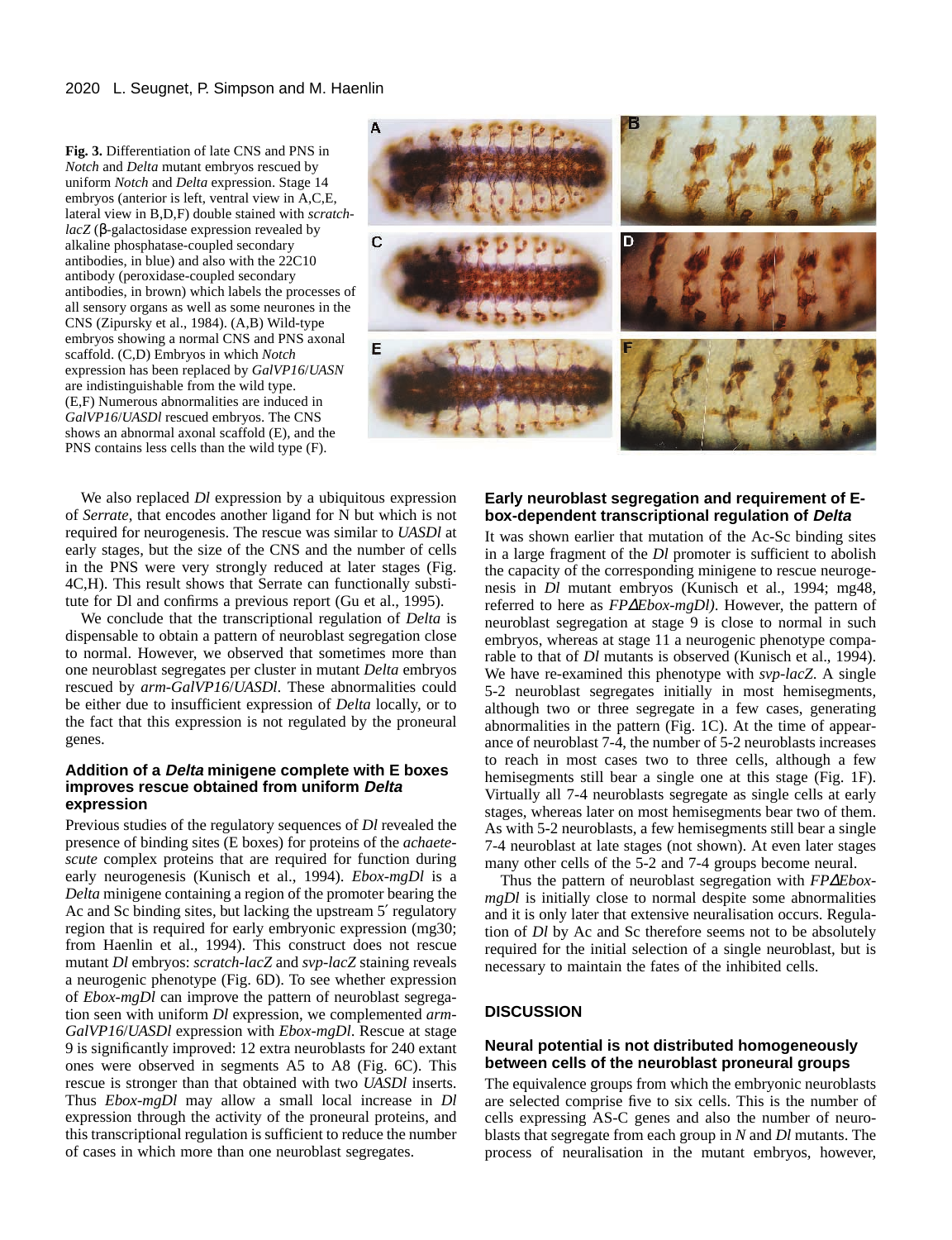suggests that neural potential is not equally distributed between cells of the equivalence group. Two to three neuroblasts

segregate initially, followed only later by the other cells of the group, suggesting that a subset of cells have a higher level of competence. Similar observations have been made in the larval PNS (Goriely et al., 1991). There may be a morphological correlate to this subset: a small number of cells in neuroblast equivalence group 4-2 have been seen to move their nucleus basally just before one of them delaminates as a neuroblast (Doe, 1992).

A greater neural potential of some cells may be correlated with higher levels of proneural proteins. Indeed in the case of the macrochaete proneural clusters in the imaginal wing discs, which are considerably larger than those of the embryo, confocal analysis has revealed that a subset of cells (the proneural field) do accumulate higher levels of Ac and Sc, and the sensory organ precursor is always chosen from one of these (Cubas et al., 1991; Cubas and Modolell, 1992). The gene *extramacrochaetae*, that encodes a negative regulator of Ac and Sc, could be partly responsible for such local differences in proneural proteins (Cubas and Modolell, 1992). Another factor that is required for Ac-Sc accumulation at some sites on the notum is the secreted signal Wingless (Phillips and Whittle, 1993). Wingless has also been shown to affect N signalling (Axelrod et al., 1996). Quantitative differences in the levels of Ac and Sc have not been reported so far in the embryonic proneural clusters, but small changes may be hard to detect. If they do exist, probable signals causing local increases in proneural gene expression would include Wingless, a requirement for which has also been demonstrated for the formation and identity of specific neuroblasts (Chu-LaGraff and Doe, 1993).

Overall our results are in

favour of the idea that the presumptive neuroblast may be predetermined, or that, at least, it is selected from among a subset



**Fig. 4.** The first wave of neuroblast segregation is almost normal in the absence of transcriptional regulation of *Notch* and *Delta*. Flat preparations (anterior is left, ventral view) of stage 9 embryos (A-E) showing the SI neuroblast pattern, and late stage 11 embryos (F-J) showing the condensing CNS. *scratch-lacZ* staining (β-galactosidase expression revealed by alkaline phosphatase-coupled secondary antibodies, in blue) labels all the neural cells. Double staining with antibody against the *engrailed* protein (peroxidase-coupled secondary antibodies, in brown) allows the identification of each segment. (A,F) Wild-type embryos. (E,J) *Delta* mutant embryos in which each proneural cluster is neuralized from the very beginning of neurogenesis. (B,G) Replacement of *Delta* zygotic expression by *GalVP16/UASDl* expression rescues the early pattern of neuroblast segregation (B), despite some abnormalities. At later stages the development of the CNS is still close to normal, although the number of cells is slightly reduced (G). (C,H) Replacement of *Delta* zygotic expression by *GalVP16*/*UAS-Serrate*. The rescue at early stages is comparable to the one obtained with *UAS Dl* (C; experiment performed at 29°C) whereas a conspicuous reduction of the CNS is observed later (H; normal temperature). (D,I) Rescue of early neurogenesis by the maternal contribution of *Notch* in *Notch* hemizygous embryos. Early neuroblast segregation is nearly normal in these embryos, showing that *Notch* transcriptional regulation is not necessary at this stage (D). Late embryos are strongly neuralized in the absence of zygotic expression (I).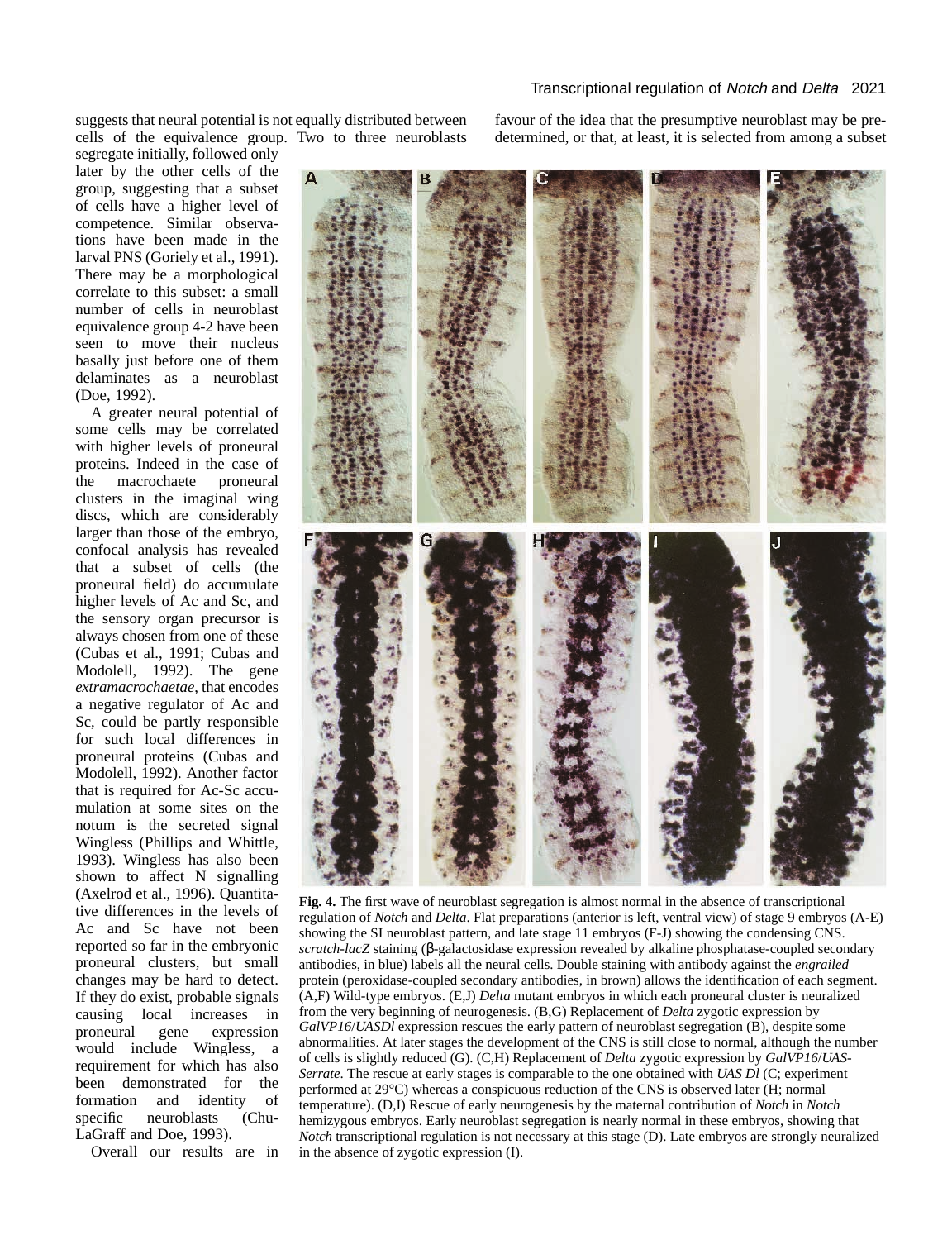

**Fig. 5.** Segregation of the P precursors of the larval PNS in wild-type (A), mutant *Delta* rescued with *GalVP16*/*UASDl* (B), and mutant *Delta* (C) embryos, at stage 10-11. Embryos were stained with *scratch-lacZ* and *engrailed* as in Fig. 4. The arrow points to the P precursor of segment A4. The P precursors delaminate normally in *GalVP16*/*UASDl* rescued embryos (B), whereas they segregate as a group of cells in mutant *Delta* embryos (C). Note that other PNS precursors also segregate individually in *GalVP16*/*UASDl* rescued embryos (thin arrow). The P precursor is recognizable by virtue of its localisation in the *engrailed* band of expression, and its position ventral to a cluster of ectodermal cells weakly expressing *scratchlacZ*. The *engrailed* band is not in the focal plane of these pictures.

of two or three cells of the cluster. This would imply that the neuroblast itself, or the two or three early formed 5-2 neuroblasts seen in *N* or *Dl* mutants, arise from cells that always occupy the same position in the cluster. This is difficult to ascertain with present markers. For the notal macrochaetes, it is the excentric positioning of sensory organ precursors within the proneural clusters that has been used as an argument that they may indeed arise consistently from a cell in the same position (Cubas et al., 1991).

## **Transcriptional regulation of Notch and Delta is largely dispensable for neuroblast selection and maintenance of cell fates**

Microchaete precursors on the notum do not arise at predictable positions (Usui and Kimura, 1993) and their number is somewhat variable from fly to fly suggesting that the precursor cells are not predetermined. It has been postulated that precursors of the microchaetes are chosen in a stochastic manner that relies on *N*-mediated lateral signalling between equivalent cells (Heitzler and Simpson, 1991). Indeed choice of the precursor cell can be influenced by the relative levels of *N* or *Dl* in mosaic animals (Heitzler and Simpson, 1991). Cells with little or no receptor send a very strong signal that is dependent on *Dl* and *ac-sc* activity (Hietzler and Simpson, 1993; Heitzler et al., 1996). Furthermore Ac-Sc proteins have been shown to bind to regulatory sequences in the *Dl* promoter and levels of Dl decrease in *ac-sc* mutants (Kunisch et al., 1994; Ghysen et al., 1993). Taken together these results favour the existence of a regulatory loop between *N* and *Dl* within each cell, that involves the *ac-sc* genes themselves and is under

transcriptional control. An initial small, stochastic, quantitative, difference in any component of this regulatory loop between cells, could be amplified such that one cell would finally dominate. Detailed analyses of the expression patterns of *N* and *Dl* during formation of the microchaete precursors have not yet been reported. During formation of the macrochaete precursors, however, no differences in protein levels have been seen, but small differences in RNA levels and in the expression of *lacZ* from a *Dl* enhancer trap line have been detected suggesting that such regulation may occur (Ghysen et al., 1993). The mechanism of selection of microchaete precursors resembles that used for segregation of the AC and the VU cells in *C. elegans.* The choice between these two cells is naturally variable and in this case the existence of a feedback loop between the receptor, LIN-12, and the ligand, LAG-2, is well documented and progressive restriction of ligand and receptor to reciprocal cells has been demonstrated (Seydoux and Greenwald, 1989; Wilkinson et al., 1994).

Here we have tested whether segregation of embryonic neuroblasts occurs in a similar fashion to that of the microchaete precursors. We have replaced endogenous *N* expression by uniform expression and this experiment shows that transcriptional regulation is dispensable both for selection of the neural precursor and maintenance of the epidermal fate. Similar experiments with *Dl* revealed that here, too, selection occurs normally, in that a single neuroblast segregates in most cases and cell fate choice is maintained. Transcriptional regulation of *Dl*, either up- or down-regulation (Muskavitch, 1994), and the feedback loop are thus not absolute requirements for neuroblast segregation in embryos.

Nevertheless it remains possible that in our experiment destined to express *Dl* uniformly with the GAL4-UAS system, the levels of Dl still vary somewhat from cell to cell in a random fashion. This could, for example, result in a higher activation of N in some cells and thus introduce differences between cells. If autoregulation of *N* were to take place then such differences could perhaps be amplified and maintained. Although there is no evidence for autoregulation of *N* in flies, autoregulation of *lin-12* has been demonstrated in *C. elegans* (Wilkinson et al., 1994; Christensen and al., 1996). However, it is unlikely that such an effect would lead to precise segregation of a single cell per cluster. For one thing, such an effect of autoregulation would be cell autonomous. These cells would have no knowledge of the status of N activation in neighbouring cells and they would be unable to influence their neighbours through regulation of *Dl*, since lateral signalling has been interrupted. Such a phenomenon would probably lead to rather chaotic segregation and highly variable numbers of precursors. In contrast to these predictions we observe uniform effects with a single precursor per cluster in 80% of the cases. Furthermore this result is consistent with the observation that the presence of maternal *N* products only, which allows no regulation or autoregulation, is also sufficient to permit the early stages of neuroblast segregation to occur normally.

We thus suggest that choice of the neuroblast is not dependent on the transcriptional feedback loop mechanism which cannot therefore provide the main mechanism of selection. Indeed early neurogenesis takes place normally in *Dl* mutants carrying the *FP*∆*Ebox-mgDl* minigene, in which the binding sites for the AS-C proneural proteins in the promoter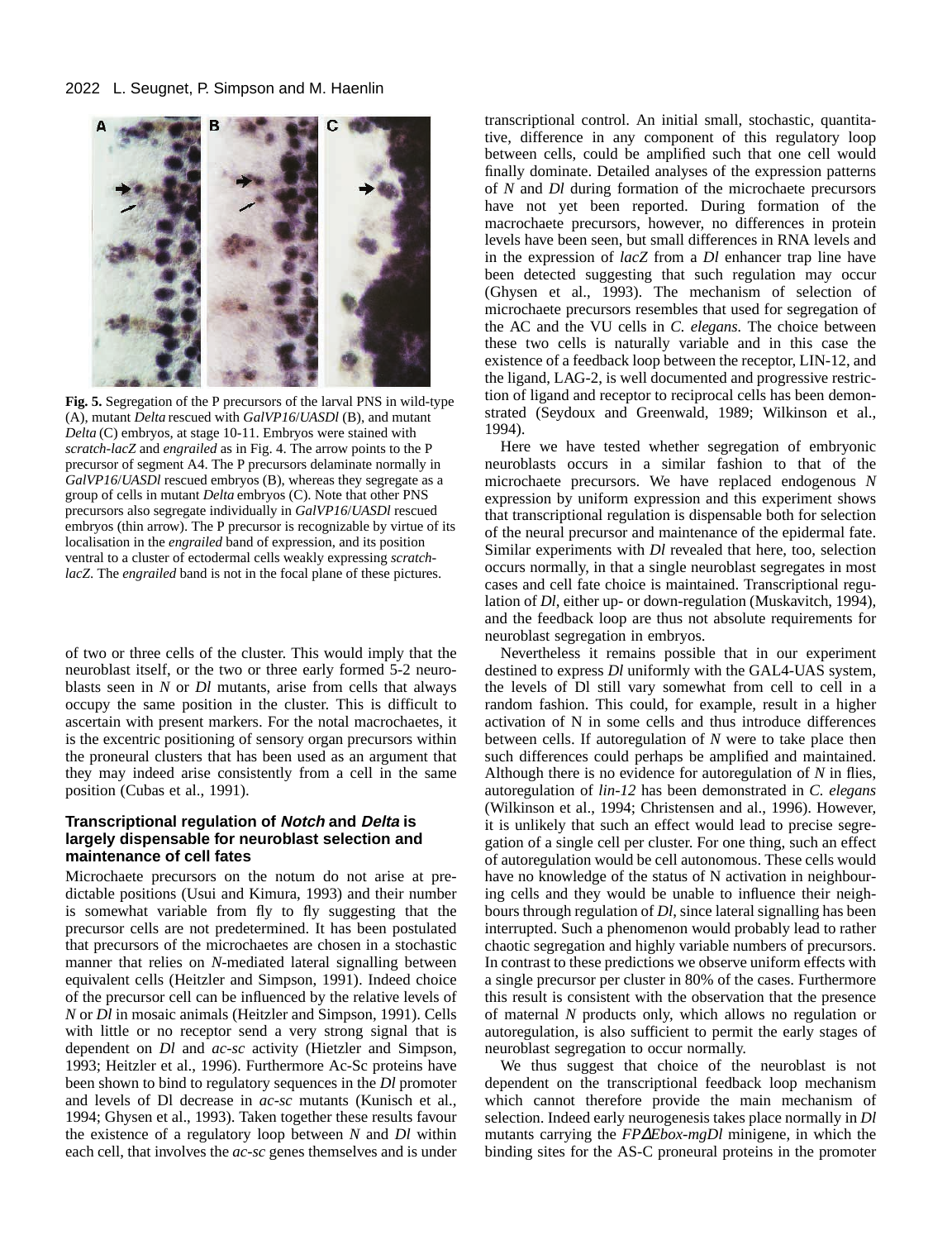Transcriptional regulation of Notch and Delta 2023

have been mutated, although a partial neuralisation occurs later. No differences in the levels of transcription of *Dl* during selection of the embryonic neuroblasts have been detected (Haenlin et al., 1990).

If the neuroblast precursors are predetermined by an independent mechanism, then one possibility is that *N* signalling merely mediates uniform repression, which would not require transcriptional regulation of *N* and *Dl*. Uniform repression of the neural fate may be sufficient for an almost normal pattern and together with the uneven distribution of neural potential, it would allow only cells with the highest competence to overcome the inhibition and become neural. Such a mechanism resembles events occurring during selection of the different vulval precursor fates in *C. elegans*. Here one cell is predetermined by a signal from the overlying anchor cell and Lin-12 signalling prevents neighbouring cells from adopting the same fate in the absence of transcriptional regulation of ligand and receptor (Wilkinson and Greenwald, 1995). Thus details of the gene regulation occurring during lateral signalling may differ

in the neuroectoderm at different stages of development.

It remains possible, of course, that posttranscriptional regulation of Dl and/or N may occur that would allow regulation even after uniform expression. However, a uniform expression of *Serrate* not normally expressed at these stages in wild-type embryos (Thomas et al., 1991), can also rescue *Dl* embryos which makes posttranscriptional regulation less likely. So far no evidence for posttranscriptional regulation has been presented.

## **Transcriptional regulation of Delta by proneural proteins may refine the process of neuroblast segregation**

In spite of the almost normal neuroblast segregation observed after uniform expression of *Dl*, two neuroblasts instead of one do segregate in 10-20% of the proneural groups. A minigene bearing sequences that allow regulation by the proneural proteins substantially improves selection and the number of ectopic neuroblasts decreases. Thus transcriptional regulation of *Dl* probably does take place in the wild type and may be important to ensure that a single neuroblast segregates in every case. We propose that neuroblast segregation in the embryo is progressive and involves several steps.

First, neural potential is unequally distributed between cells of the equivalence group. This is most likely to be due to differing levels of proneural gene products (as observed in the macrochaete proneural clusters; Cubas et al., 1991). Notch signalling would then mediate uniform repression and only the cell(s) with the highest levels of proneural proteins would initiate neural development. In most cases this is sufficient to allow a single cell to segregate. Increasing the amount of uniform Dl improves selection, so it is possible that transcriptional activation of Dl by the proneural proteins would also sustain high levels of *Dl* and provide a sufficient level of uniform repression. If a specific cell is predestined to become the precursor, and if this predisposition is determined by a higher level of proneural protein, then regulation of *Dl* by the proneural proteins would also enable this cell to more effectively inhibit the other cells.

Heterogeneous neural potential together with uniform repression is not, however, efficient 100% of the time since sometimes two or three cells take up the neural fate. The transcriptional feedback loop may therefore mediate competition



**Fig. 6.** Comparison between rescue obtained by replacing zygotic *Delta* expression by *GalVP16*/*UASDl* (B,F) and that obtained with a combination of the non regulated *GalVP16*/*UASDl* and expression of the *Ebox-mgDL* minigene (C,G). Embryos were stained with *scratch-lacZ* and *engrailed* as in Fig. 4. (A,E) Stage 9 wild type. (D) *Delta* mutant embryo expressing *Ebox-mgDL*: *Ebox-mgDL* expression is not able to rescue mutant *Delta* embryos. (E-G) Drawings of the pattern of neuroblasts in segments A5 to A8 of embryos corresponding to (E) wild type, (F) rescue obtained with *GalVP16*/*UASDl* alone, and (G) rescue obtained with *GalVP16*/*UASDl* combined with *EboxmgDL*. White circles symbolise the normal neuroblast array, and red ones indicate the supernumerary cells. Yellow lines symbolize *engrailed* expression.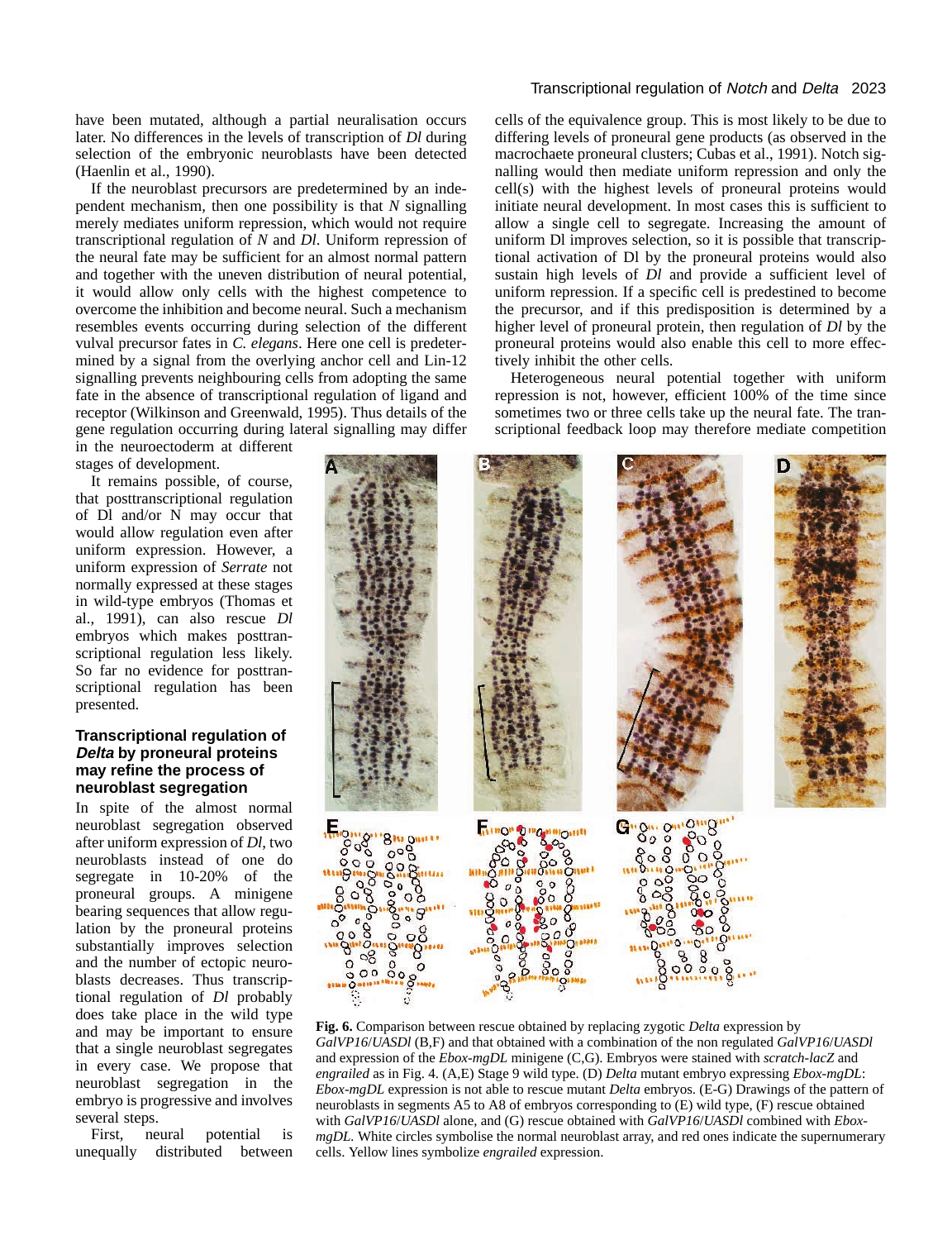#### 2024 L. Seugnet, P. Simpson and M. Haenlin

between these cells, until a single one finally dominates. This hypothesis calls for a transcriptional modulation of *Dl* similar to that proposed for segregation of microchaete precursors, but only to mediate competition between the two to three most competent cells of the proneural cluster. Interestingly it has been observed that when two cells in the larval PNS are committed to the neural fate at the same time, only one finally differentiates as a precursor cell (Huang et al., 1991; Doe, 1992). Regulation by proneural genes would thus refine the selection process to ensure segregation of a single precursor in every case.

Regulation of *Dl* by the proneural proteins may also be necessary to maintain for a considerable time the choice of fates. Neuroblast segregation in *N* hemizygous embryos, where the presence of maternal *N* products allow normal segregation but is followed by later neuralisation, shows that choice of cell fate is reversible. Considerable flexibility has also been observed in the grasshopper, where ablation of an embryonic neuroblast is followed by the segregation of a single new one from one of the remaining cells of the proneural cluster (Taghert et al., 1984). This suggests that selection of the neural precursor is followed by a maintenance step and that continuous cell-cell interactions are necessary to strengthen the choice of cell fate. After its selection, the neuroblast may require high levels of Dl to inhibit the other cells over a longer time period. Such high levels may depend on a transcriptional regulation of *Dl* linked to the accumulation of large amounts of proneural proteins in the precursors.

The last possibility that we cannot exclude is that of redundant mechanisms that would allow neuroblast segregation to occur normally 80% of the time in the absence of transcriptional regulation of both *Delta* and *Notch.* Mutation of other genes, such as *bigbrain* (Rao et al., 1990), *kuzbanian* (Rooke et al., 1996), *scabrous* (Baker et al., 1990; Mlodzik et al., 1990), *pecanex* (LaBonne et al., 1989) and *nervig* (Vaessin, personal communication) encoding secreted or transmembrane proteins, also leads to a neurogenic phenotype. Indeed, null mutants of *bigbrain*, display two neural precursors, instead of one at many sites of the larval and adult PNS (Rao et al., 1992) and this gene has been shown to act independantly of the *Notch* pathway (de la Concha et al., 1988).

This work was supported by funds from the Institut National de la Santé et de la Recherche Médicale, the Centre National de la Recherche Scientifique, L'Association pour la Recherche contre le Cancer, the Ministère de l'Education Nationale de l'Enseignement supérieur, de la Recherche et de l'Insertion Professionelle, and the Centre Hospitalier Universitaire Régional. L.S. has been supported by fellowships from La Ligue Nationale contre le Cancer, L'Association pour la Recherche contre le Cancer and La Société de Secours des Amis des Sciences. We thank our colleagues at the IGBMC for comments and discussions, Cathie Carteret and Claudine Ackerman and people from the facilities services for technical assistance, E. Knust for providing the UAS-*Serrate* line, J.A. Campos-Ortega and U. Hinz for the *daG32* line, G. Struhl for the FRT-*yellow*-FRT cassette, A. Brand for the *e22c* line and the *Drosophila* stock centres at Bowling Green and Umea for mutant strains.

#### **REFERENCES**

**Artavanis-Tsakonas, S., Matsuno, K. and Fortini, M.E.** (1995). Notch signaling. *Science* **268**, 225-232.

- **Axelrod, J. D., Matsuno, K., Artavanis-tsakonas, S. and Perrimon, N.** (1996). Interaction beetween wingless and Notch signaling pathways mediated by dishevelled. *Science* **271**, 1826-1832.
- **Baker, N.E., Mlodzik, M. and Rubin, G.M.** (1990). Spacing differentiation in the developing *Drosophila* eye: a fibrinogen-related lateral inhibitor encoded by *scabrous*. *Science* **250**, 1370-1377
- **Brand, H. A. and Perrimon, N.** (1993). Targeted gene expression as a mean of altering cell fates and generating dominant phenotypes. *Development* **118**, 401-415.
- **Brand, M. and Campos-Ortega, J. A.** (1988). Two groups of interrelated genes regulate early neurogenesis in *Drosophila melanogaster. Roux's Arch. Dev. Biol*. **197**, 457-470.
- **Broadus, J.and Doe, C. Q.** (1995). Evolution of neuroblast identity: *seven-up* and *prospero* expression reveal homologous and divergent neuroblast fates in *Drosophila* and *Schistocerca*. *Development* **121**, 3989-3996.
- **Campos-Ortega, J. A.** (1993). Early neurogenesis in *Drosophila Melanogaster*. In *The Development of Drosophila melanogaster.* pp. 1091- 1129, Cold Spring Harbor Laboratory Press, New York.
- **Campos-Ortega, J. A. and Haenlin, M.** (1992). Regulatory signals and signal molecules in early neurogenesis of *Drosophila melanogaster. Roux's Arch. Dev. Biol*. **201**, 1-11.
- **Campuzano, S. and Modolell, J.** (1992). Patterning of the *Drosophila* nervous system: the *achaete-scute* gene complex. *Trends Genet.* **8**, 202-208.
- **Christensen, S., Kodoyianni, V., Bosenberg, M., Friedman, L. and Kimble, J.** (1996). *lag-1*, a gene required for *lin-12* and *glp-1* signaling in *Caenorhabditis elegans*, is homologous to human CBF1 and *Drosophila* Su(H). *Development* **122**, 1373-1383.
- **Chu-LaGraff, Q. and Doe, C. Q.** (1993). Neuroblast Specification and Formation Regulated by *wingless*in the *Drosophila* CNS. *Science* **261**, 1594- 1597.
- **Cubas, P., de Celis, J.-F., Campuzano, S. and Modolell, J.**(1991). Proneural clusters of *achaete/scute* expression and the generation of sensory organs in the *Drosophila* imaginal wing disc. *Genes Dev.* **5**, 996-1008.
- **Cubas, P. and Modolell, J.** (1992). The extramacrochaetae gene provides information for sensory organ patterning. *EMBO J.* **11**, 3385-3393.
- **de la Concha, A., Dietrich, U., Weigel, D. and Campos-Ortega, J. A.** (1988). Functional interactions of neurogenic genes of *Drosophila melanogaster. Genetics* **118**, 499-508.
- **Doe, C. Q.** (1992). Molecular markers for identified neuroblasts and ganglion mother cells in the *Drosophila* central nervous sytem. *Development* **116**, 855- 863.
- **Doe, C. Q. and Goodman, C. S.** (1985). Early events in insect neurogenesis. II. The role of cell interactions and cell lineage in the determination of neuronal precursor cells. *Dev. Biol.* **111**, 206-219.
- **Fehon, R. G., Johansen, K., Rebay, I. and Artavanis-Tsakonas, S.** (1991). Complex cellular and subcellular regulation of *Notch* expression during embryonic and imaginal development of *Drosophila*: Implications for *Notch* function. *J. Cell Biol*. **113**, 657-669.
- **Gho, M., Lecourtois, M., Géraud, G., Posakony, J. A. and Schweisguth, F.** (1996). Subcellular localization of Suppressor of Hairless in *Drosophila* sense organ cells during Notch signalling. *Development* **122**,1673-82.
- **Ghysen, A., Dambly-Chaudiere, C., Jan, L. Y. and Jan, Y. N.** (1993). Cell interactions and gene interactions in peripheral neurogenesis. *Genes Dev.* **7**, 723-733.
- **Goriely, A., Dumont, N., Dambly-Chaudière, C. and Ghysen, A.** (1991). The determination of sense organs in *Drosophila*: effect of the neurogenic mutations in the embryo. *Development*. **113**, 1395-1404.
- **Gu, Y., Hukriede, N. A. and Fleming, R. J.** (1995). *Serrate* expression can functionally replace *Delta* during neuroblast segregation in the *Drosophila* embryo. *Development* **121**, 855-865.
- Haenlin, M., Kramatschek, B. and Campos-Ortega, J. A. (1990). The pattern of transcription of the neurogenic gene *Delta* of *Drosophila melanogaster. Development* **110**, 905-914.
- **Haenlin, M., Kunisch, M., Kramatschek, B. and Campos-Ortega, J. A.** (1994). Genomic regulatory region early embryonic expression of the *Drosophila* neurogenic gene *Delta. Mech. Dev*. **47**, 99-110.
- **Heitzler, P. and Simpson, P.** (1991). The choice of cell fate in the epidermis of *Drosophila. Cell*. **64,** 1083-1092.
- **Heitzler, P. and Simpson, P.** (1993). Altered epidermal growth factor-like sequences provide evidence for a role of *Notch* as a receptor in cell fate decisions. *Development* **117**, 1113-1123.
- **Heitzler, P., Bourouis, M., Ruel, L., Carteret, C. and Simpson, P**. (1996). Genes of the *Enhancer of split* and *achaete-scute* complexes are required for